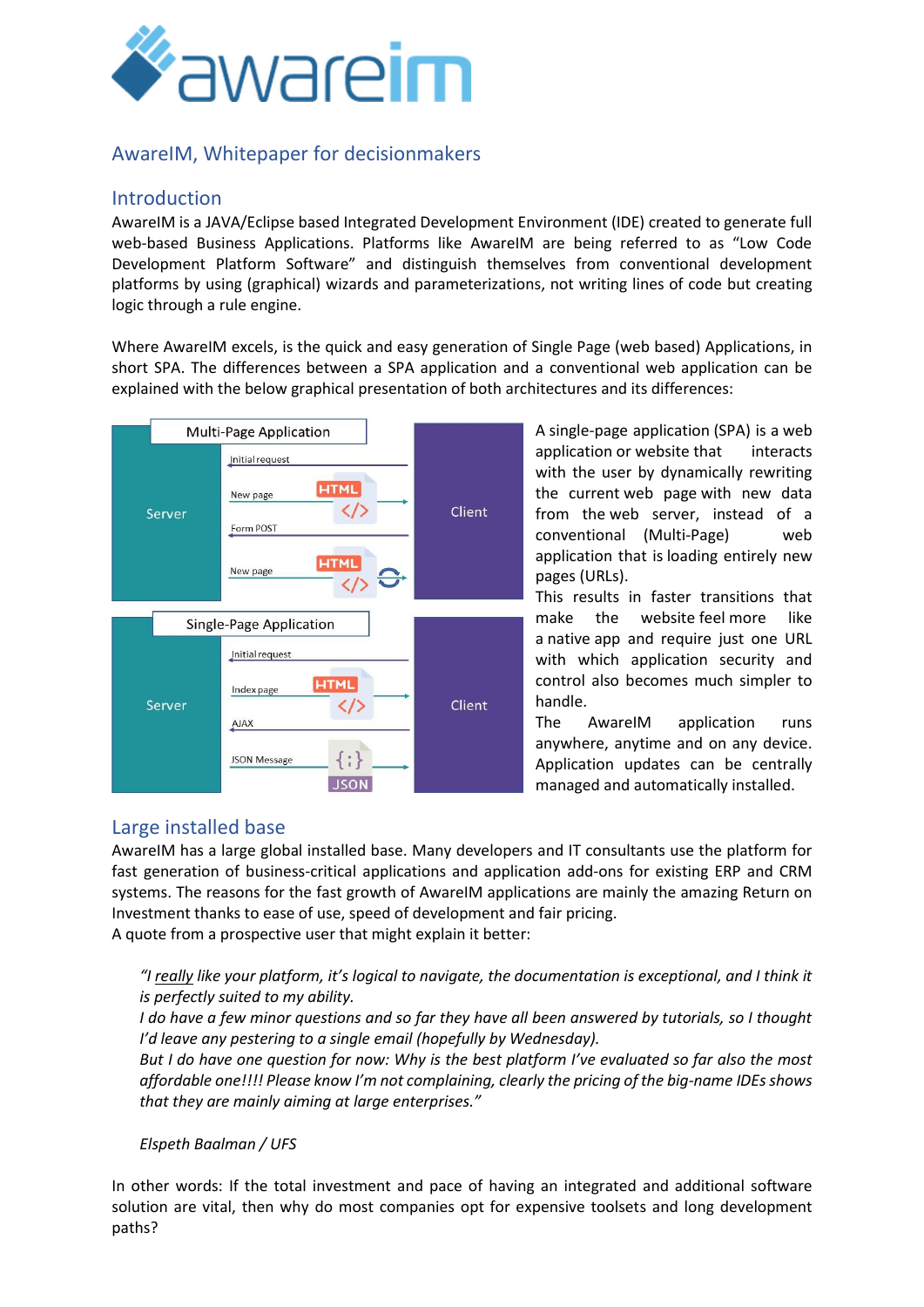

#### Why AwareIM?

Mainly through its ease of use, based on a non-procedural rule engine and its integration capabilities, AwareIM is the perfect platform for adding functionality to existing applications in a record time, provided that these applications and their data are open to integration through, for instance, data views, services or API's.

Most often companies have ERP and/or CRM systems that were purchased in the past and implemented for situations that might be no longer in accordance with current business needs. Replacing these applications is in most cases not a favorable option because for many companies it would feel as a heart transplant. Everyone still remembers the pain suffered and efforts undertaken for the currently implemented application set. Hence a layer that is flexible and easily adaptable, on top of or next to existing applications providing additional functionality, would be an enormous gain.

AwareIM is the perfect tool for such an approach.

As an example, we see that many small and mid-sized companies are still bound to on-premise ERP and/or CRM applications which are not internet applications and therefore lack the "any time / any device" possibilities that modern web-based applications offer.

Business IT will be more and more moving into the direction of cloud deployment through private or public infrastructure- and software services. Economy of scale will dissolve private IT infrastructures into public platforms as a service (Amazon, Azure, Google etc.). This trend will only speedup as a result of the fading Corona Pandemic that lead to a complete re-shuffling of workforces and the increasing ambiguity of workplaces, meaning that a workplace will be less and less bound to one geo-location and fixed business opening hours.



If there would be the possibility to place an integrated web-application layer as a frontend on top of or next to the on-premise application, then the need of replacing the existing application for a new web-based system becomes obsolete. Not only is this, in most cases, a faster solution but also less costly for a number of reasons. The company keeps working with the application they know and doesn't need to implement a completely new system, does not need to redefine processes and train employees and is much faster in offering extra functionality not only to customers but also to employees and suppliers.